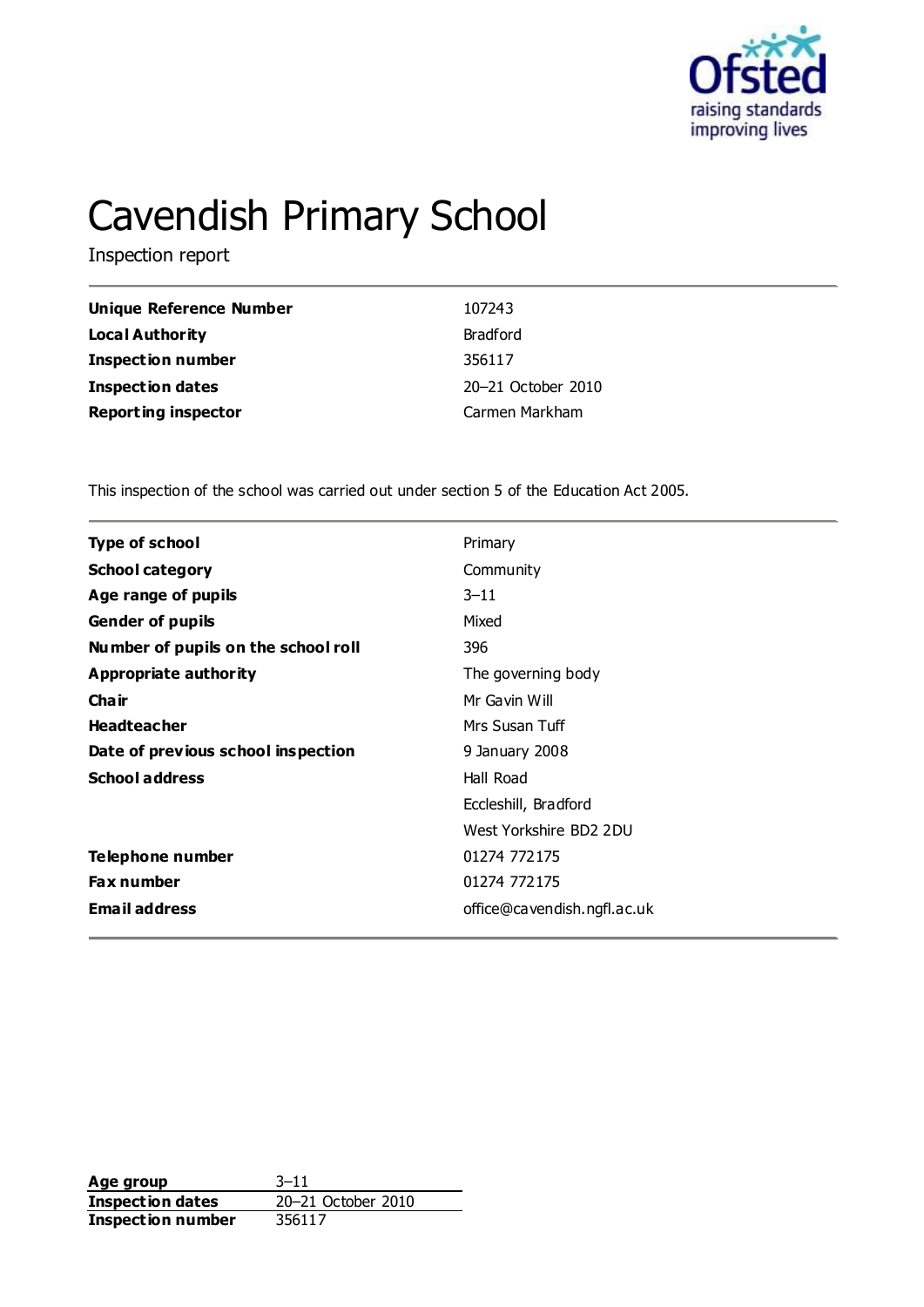The Office for Standards in Education, Children's Services and Skills (Ofsted) regulates and inspects to achieve excellence in the care of children and young people, and in education and skills for learners of all ages. It regulates and inspects childcare and children's social care, and inspects the Children and Family Court Advisory Support Service (Cafcass), schools, colleges, initial teacher training, work-based learning and skills training, adult and community learning, and education and training in prisons and other secure establishments. It assesses council children's services, and inspects services for looked after children, safeguarding and child protection.

Further copies of this report are obtainable from the school. Under the Education Act 2005, the school must provide a copy of this report free of charge to certain categories of people. A charge not exceeding the full cost of reproduction may be made for any other copies supplied.

If you would like a copy of this document in a different format, such as large print or Braille, please telephone 0300 1234 234, or email **[enquiries@ofsted.gov.uk](mailto:enquiries@ofsted.gov.uk)**.

You may copy all or parts of this document for non-commercial educational purposes, as long as you give details of the source and date of publication and do not alter the documentation in any way.

To receive regular email alerts about new publications, including survey reports and school inspection reports, please visit our website and go to 'Subscribe'.

Royal Exchange Buildings St Ann's Square Manchester M2 7LA T: 0300 1234 234 Textphone: 0161 618 8524 E: **[enquiries@ofsted.gov.uk](mailto:enquiries@ofsted.gov.uk)**

W: **[www.ofsted.gov.uk](http://www.ofsted.gov.uk/)**

© Crown copyright 2010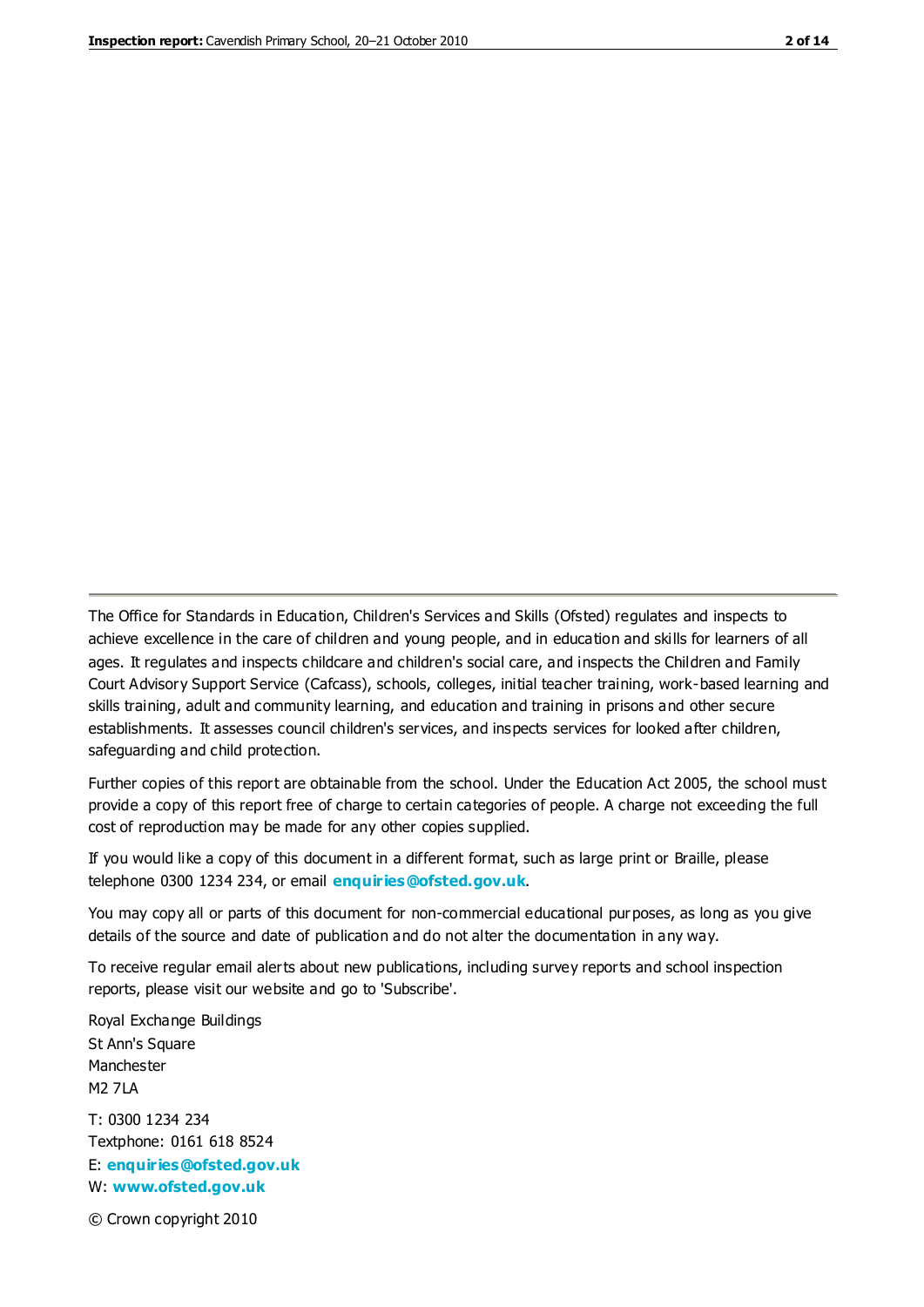# **Introduction**

The inspection was carried out by three additional inspectors. The inspectors visited 14 lessons and observed 13 teachers. Inspectors spoke to pupils about their work and looked at the quality of their learning in lessons and in pupils' books. The inspectors held meetings with members of the governing body, staff and groups of pupils, and spoke informally with parents and carers. They observed the school's work, and looked at the school improvement plan, school policies, safeguarding documents and details of the progress made by pupils. The responses to 103 questionnaires from parents and carers, and those from pupils and staff were scrutinised.

The inspection team reviewed many aspects of the school's work. It looked in detail at the following.

- How accurate the school's evaluation is of the outcomes for children in the Early Years Foundation Stage.
- Whether the comparative underperformance of some groups of pupils, evident in historical data, still exists.
- Whether the quality of teaching and of the curriculum is sufficiently strong to ensure that pupils make sufficient progress.
- Whether the school is successful in improving attendance.

# **Information about the school**

Cavendish is large compared to other primary schools. The proportion of pupils known to be eligible for free school meals is well above the national average. Most pupils are White British, with a few exceptions who speak English as an additional language. The proportion of pupils with special educational needs and/or disabilities is a little above the national average. The proportion of pupils joining or leaving the school other than at the usual time was high until recently.

The current headteacher was appointed nearly two years ago. Since then, there have been many staff changes and the number of pupils on roll has risen rapidly. The school has Healthy School status and has been awarded Investors in Pupils status.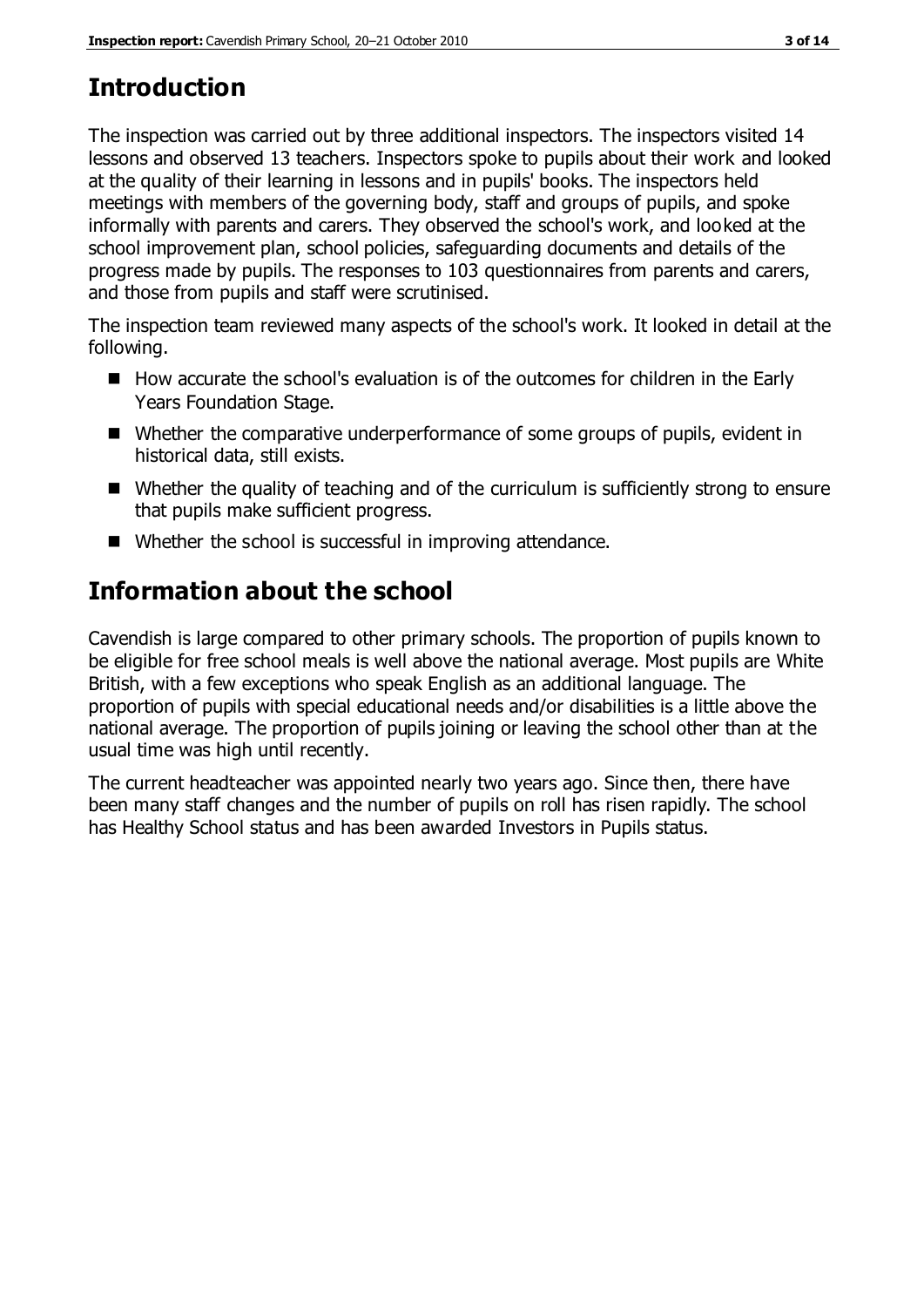# **Inspection judgements**

| Overall effectiveness: how good is the school? |  |
|------------------------------------------------|--|
|------------------------------------------------|--|

# **The school's capacity for sustained improvement 3**

# **Main findings**

Cavendish Primary is a satisfactory school. By the end of Year 6, pupils' attainment is broadly average in English and mathematics, and their overall achievement is satisfactory. Since the last inspection, the Early Years Foundation Stage has developed well and is now good. It provides children with a strong foundation for their future learning. Pupils have a good understanding of how to stay safe and healthy. Since the previous inspection, good provision for community cohesion has enabled pupils to develop an awareness of a range of cultures and communities that differ from their own. Behaviour is satisfactory. It is well managed in lessons, where it is rare for learning to be disrupted, although around the school and at break times, pupils are often excessively noisy and boisterous. While attendance has improved, the punctuality of pupils has not improved to the same extent.

The new leadership and management team has very accurately evaluated the school's effectiveness. Extensive changes to school leadership, staffing and to membership of the governing body, over the last two years, have interrupted the rate at which planned improvements could be implemented. This has impacted most in pupils not making as rapid improvement in writing as in reading and mathematics. Well-targeted staff training and closer tracking of pupils' progress are beginning to make a positive difference to the quality of pupils' learning. However, it is too early to see the full impact of this work in terms of pupils' improved attainment at the end of Year 6. The school is systematically addressing the difference in performance of different groups. This has been achieved well in Key Stage 1, where attainment has improved to broadly in line with the national average and pupils' progress in reading and mathematics is good. In Key Stage 2, while there has been improvement, the progress of different groups of pupils varies. For example, some boys do not achieve as well as girls and some pupils with special educational needs and/or disabilities and those known to be eligible for free school meals, do not make quite as much progress as other pupils. However, the improvements seen in pupils' achievement so far and strengthening systems for monitoring the school's effectiveness indicate that the capacity for sustained improvement is satisfactory.

Although some good and outstanding teaching was observed during the inspection, the quality of teaching is satisfactory overall. Some teachers' expectations of pupils are not sufficiently high enough and not all plan effectively to ensure that the learning needs of all pupils are consistently met. As a result, some pupils lack the necessary skills to be effective learners and depend too much on adult guidance.

# **What does the school need to do to improve further?**

 $\blacksquare$  Raise attainment and improve the progress of pupils in Key Stage 2 by: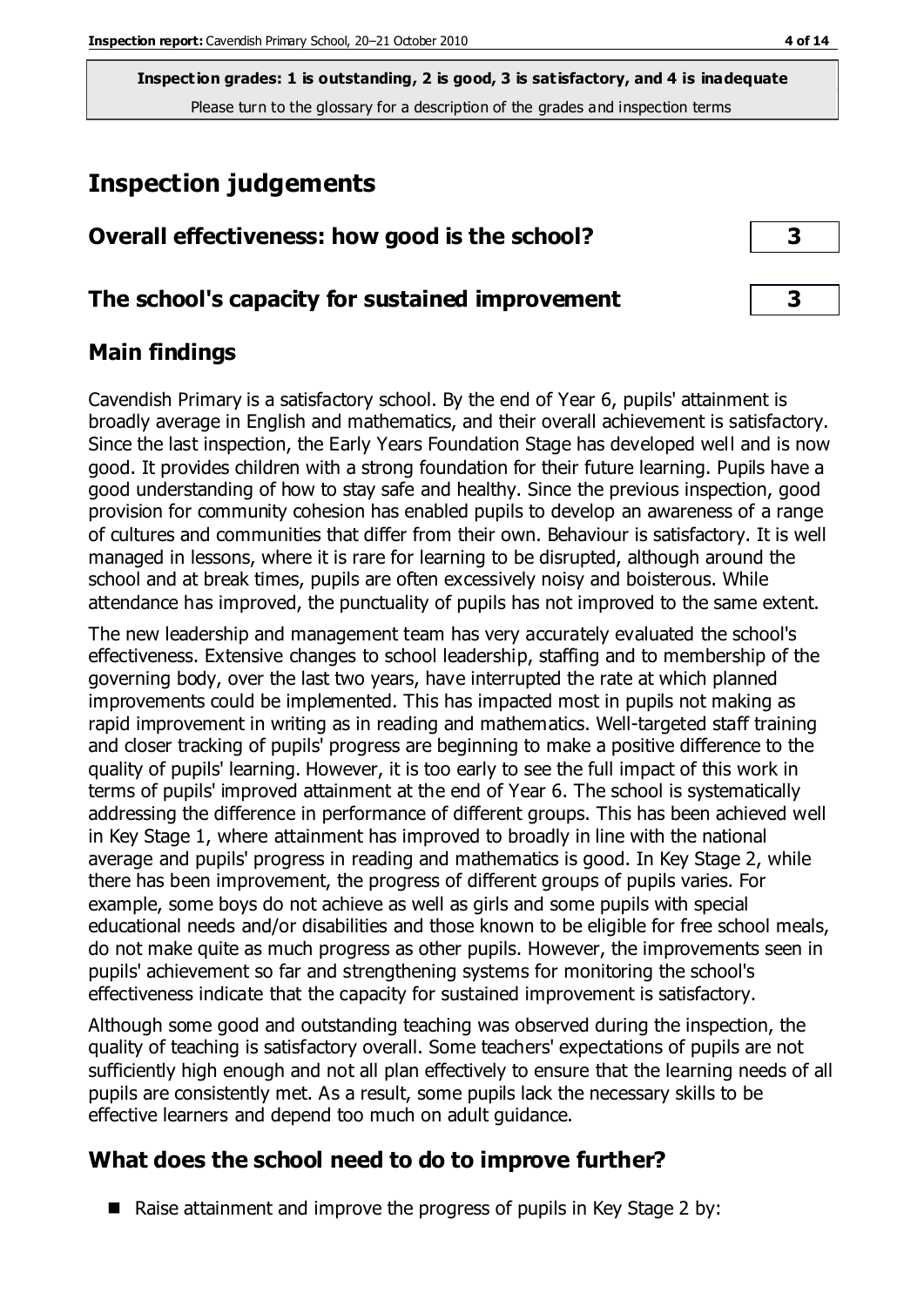- ensuring all groups of pupils make consistently good or better progress building effectively on their learning in Key Stage 1
- $-$  improving pupils' writing skills across the school.
- $\blacksquare$  Improve the quality and consistency of teaching by:
	- making better use of assessments of pupils' progress to identify the support that individual pupils need to help them to become more effective learners
	- ensuring that all teachers have high expectations of pupils and insist that pupils take pride and care in their work
	- engaging pupils fully in their learning by planning lessons and topics that inspire and motivate them, and that encourage them to become independent learners.
- **IMPROVE behaviour by:** 
	- providing more resources and interesting activities at break times
	- training older pupils and supervisors to support play activities
	- raising pupils' self-esteem and ensuring that all, not just most, have positive attitudes to learning
	- developing the cooperation of pupils in a range of activities and helping a small minority to take more responsibility for their own actions, especially out of lessons.
- Improve punctuality, by rigorously recording late arrivals and working more closely with families to emphasise the importance of punctuality.
- Up to 40% of schools whose overall effectiveness is judged to be satisfactory may receive a monitoring visit by an Ofsted inspector before their next section 5 inspection.

# **Outcomes for individuals and groups of pupils 3**

Almost all pupils enjoy school, although a small minority of older pupils are less positive about the value of school. Pupils value the rewards they earn for their achievements and this motivates them to learn. They all know how to improve their work and fully understand their targets and teachers' marking. They are also developing good skills in assessing their own performance in lessons. Pupils usually behave well in lessons but where teaching is less effective, they become restless. Some pupils, who have experienced many changes of teachers or changes of school, need to be helped to learn more effectively, because they find it difficult to listen and follow instructions and there is an absence of pride in their written work.

The majority of children start the nursery at well below age-related expectations. They make good progress in the Early Years Foundation Stage but still enter Year 1 with below average attainment in literacy, numeracy and personal development skills. In Key Stage 1, progress for all pupils, including those with special educational needs and/or disabilities is good in reading and mathematics but satisfactory in writing. They enter Year 3 with broadly average attainment and by the end of Year 6, their attainment remains broadly average. It is stronger in mathematics and science than in English, especially in writing. In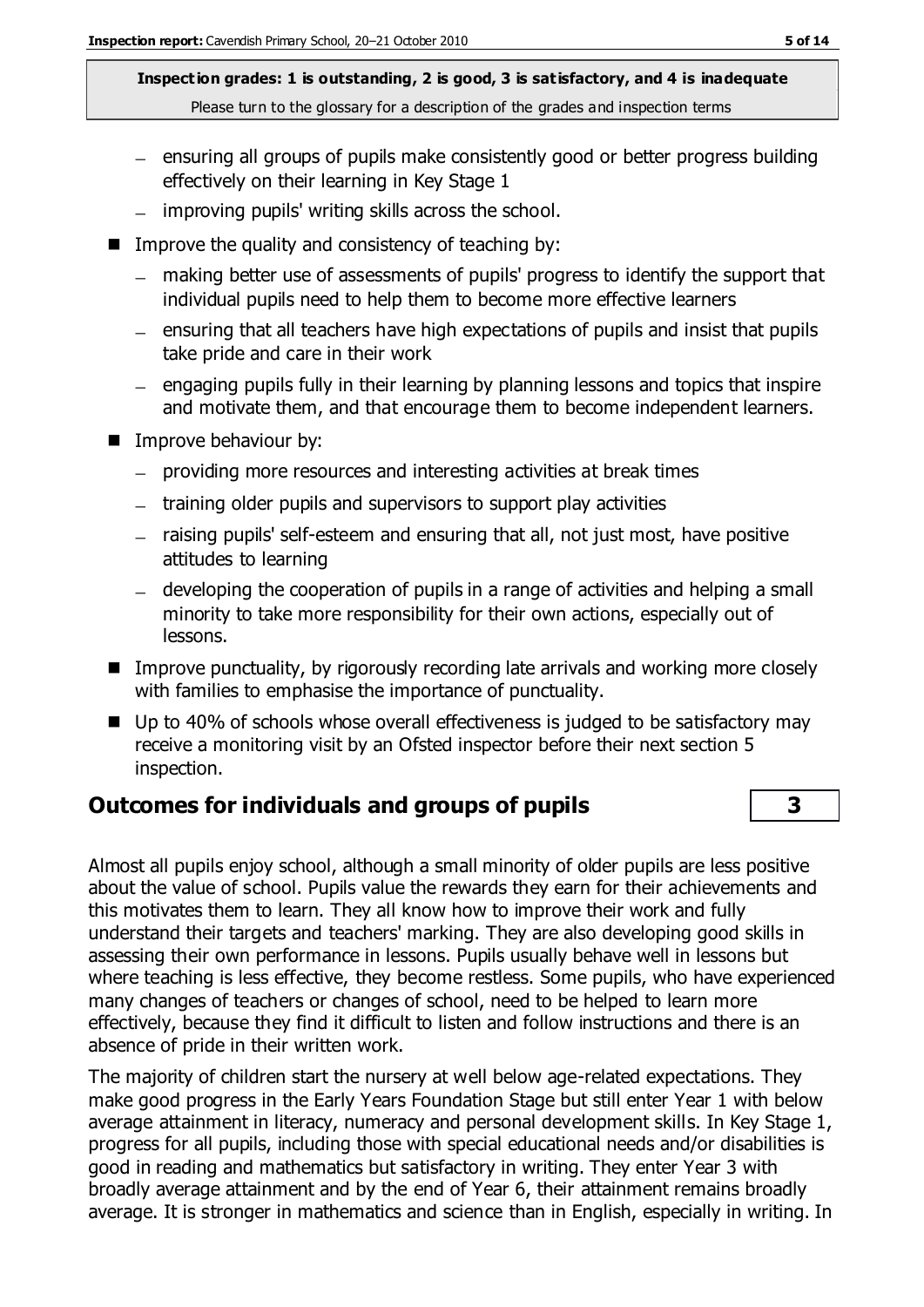Key Stage 2, where many pupils have been seriously affected by staffing changes, progress is satisfactory overall.

However, there is evidence of rapid improvement in the progress of Key Stage 2 pupils following the introduction of good quality, effective support. All groups of pupils develop good skills in information and communication technology (ICT).

Pupils accept that some behaviour in school could be better. However, they feel safe and know who they can turn to for help. All pupils understand the importance of good diet and exercise and make good choices about lifestyle. They are pleased that the previously unhealthy tuck shop now has only healthy options. Pupils make a good contribution to their school community by willingly taking on responsibilities, including serving on the school council, through which pupils believe their views are listened to. They serve the local community by working as environmentalists and singing at local events. Pupils satisfactorily develop their spiritual, moral, social and cultural awareness. Attendance has improved and is now average.

These are the grades for pupils' outcomes

| Pupils' achievement and the extent to which they enjoy their learning                                                     | 3                       |
|---------------------------------------------------------------------------------------------------------------------------|-------------------------|
| Taking into account:<br>Pupils' attainment <sup>1</sup>                                                                   | 3                       |
| The quality of pupils' learning and their progress                                                                        | 3                       |
| The quality of learning for pupils with special educational needs and/or disabilities<br>and their progress               | 3                       |
| The extent to which pupils feel safe                                                                                      | $\overline{2}$          |
| Pupils' behaviour                                                                                                         | 3                       |
| The extent to which pupils adopt healthy lifestyles                                                                       | $\overline{\mathbf{2}}$ |
| The extent to which pupils contribute to the school and wider community                                                   |                         |
| The extent to which pupils develop workplace and other skills that will contribute to<br>their future economic well-being |                         |
| Taking into account:<br>Pupils' attendance <sup>1</sup>                                                                   | 3                       |
| The extent of pupils' spiritual, moral, social and cultural development                                                   | 3                       |

<sup>1</sup> The grades for attainment and attendance are: 1 is high; 2 is above average; 3 is broadly average; and 4 is low

# **How effective is the provision?**

The quality of teaching is improving but inconsistencies remain. There is evidence of effective professional development that is ensuring good planning and lesson structure. Teachers and teaching assistants use good questioning skills to extend pupils' thinking.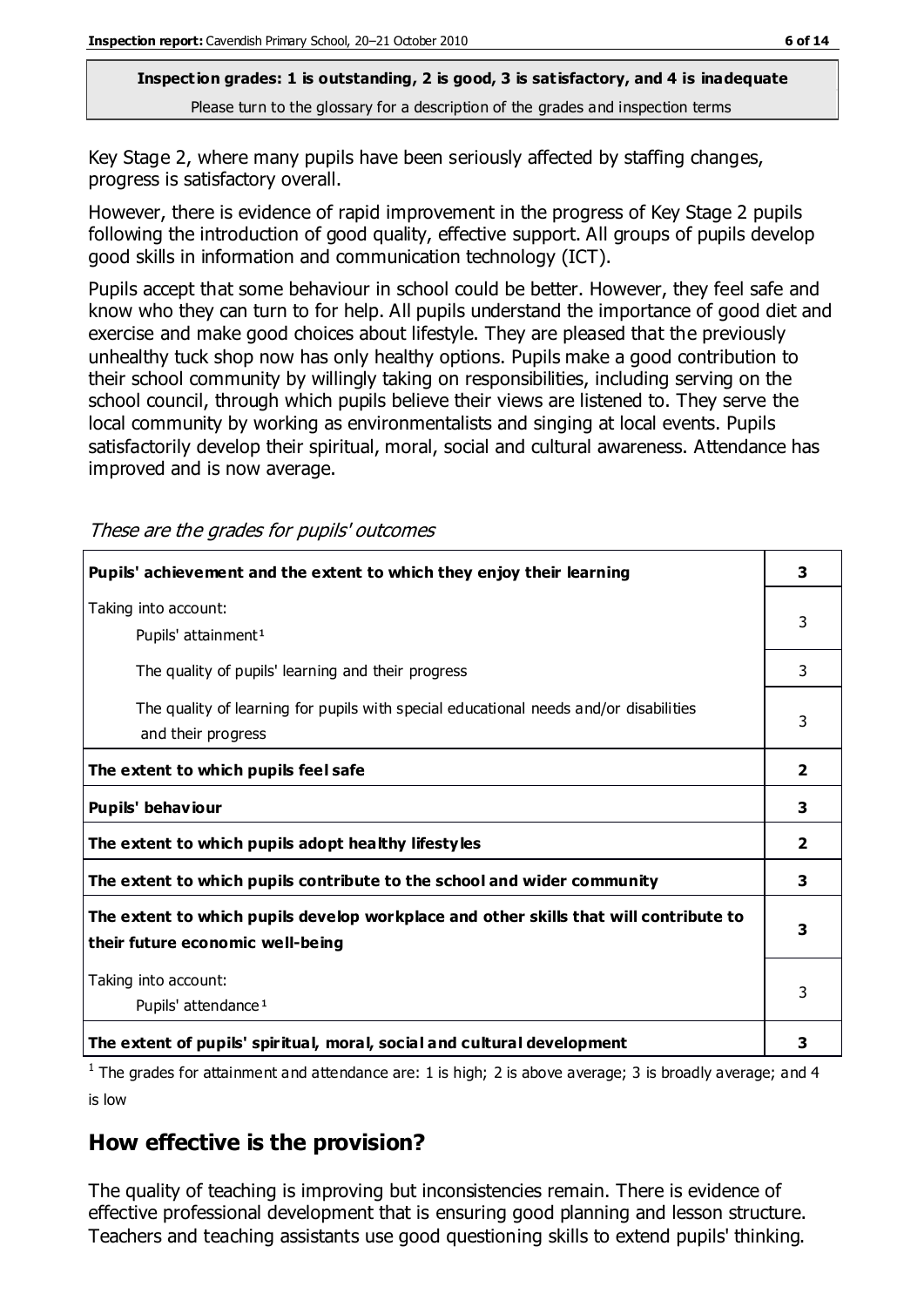Marking is of good quality ensuring that most pupils have a good understanding of how to improve their work. Teachers are making better use of assessment information in planning appropriate work for the different levels of ability in class but this is inconsistent. In the best lessons, pace and challenge are good, instructions to pupils are clear and work is relevant to the interests of pupils. However, some pupils are not confident and independent learners and many are not given sufficient opportunities to develop their own learning skills.

The school is at an early stage of developing a topic-based curriculum. This is already ensuring cross-curricular links that engage the interest of pupils. It is too early to see its impact on raising attainment, but the new curriculum is making a positive contribution to pupils' personal development and to their adoption of a healthy lifestyle. Local partnerships support the curriculum well, including sports links with the local high school, and the local gifted and talented group that supports more-able pupils. Themed weeks, including a science and an art week, motivate and enthuse pupils. After-school clubs provide pupils with interesting experiences. The gardening club produces vegetables to use at home and in school and provides an opportunity for enterprise activities. The school is extending the learning through play approach used in the Early Years Foundation Stage into Year 1 to ensure new learning builds effectively on the skills learned previously.

Overall, the quality of care, guidance and support is satisfactory. Effective liaison with outside agencies helps to ensure that pupils, particularly the most vulnerable, are safe and receive the best possible guidance. The school makes good overall provision for pupils' personal development, including improving their social skills. However, its strategies to promote sensible behaviour result in no better than satisfactory outcomes, as does the support provided to help pupils become independent learners. Effective action has been taken to promote better attendance and this work continues to raise levels further. However, the school has yet to improve the punctuality of a small minority of pupils. Much has been done by the school's intervention team to support the learning of pupils with special educational needs and/or disabilities and this is having a positive impact in improving their progress. There are satisfactory arrangements for pupils' transition to the next stage of education.

| The quality of teaching                                                                                    |   |
|------------------------------------------------------------------------------------------------------------|---|
| Taking into account:<br>The use of assessment to support learning                                          |   |
| The extent to which the curriculum meets pupils' needs, including, where relevant,<br>through partnerships | 3 |
| The effectiveness of care, guidance and support                                                            |   |

These are the grades for the quality of provision

# **How effective are leadership and management?**

The headteacher and senior team are very ambitious for the school. They have clear aims that are shared effectively with all the school community. A predominant aim is to ensure that all pupils achieve their potential. There are high expectations for improvement.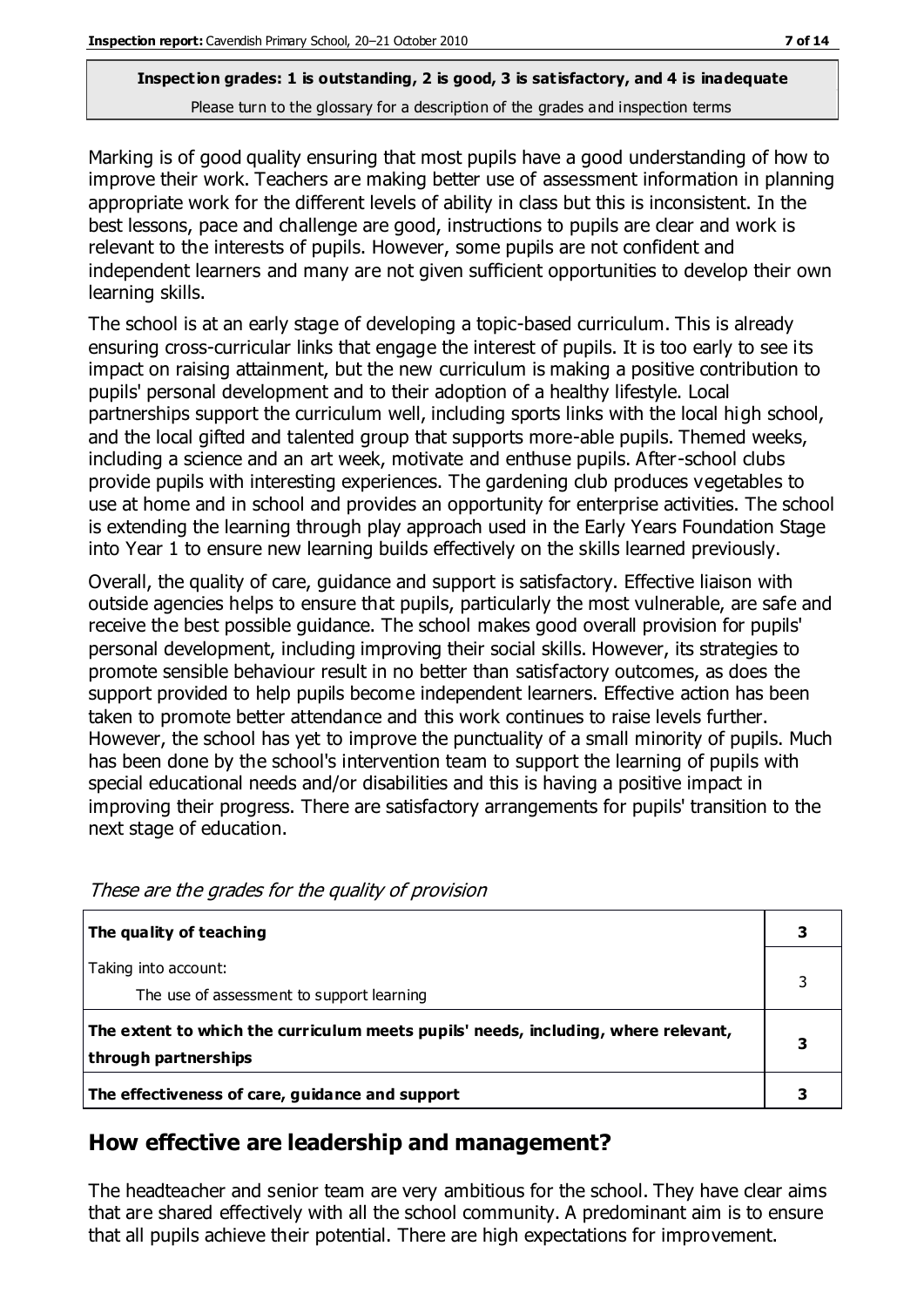Governance is developing well with good support from the local authority. The governing body has evaluated its own performance and has produced an action plan to make it more effective in supporting the school during the period of change. Together, the leadership team and governing body have been rigorous in identifying areas for improvement. They have been prepared to take difficult decisions to ensure that the school has secure staffing. There are well-considered procedures to ensure pupils' safety and security. The governing body ensures that statutory requirements are met and that procedures for safeguarding are satisfactory. Staff and members of the governing body have all received appropriate training in order to ensure that pupils are safe. The school is working satisfactorily to promote equality. The school is aware of the differences in progress between groups of pupils and is taking action to address this. The school promotes community cohesion well by reaching out to diverse communities in the local area to enable pupils to observe the similarities between diverse cultural groups and to celebrate differences.

**The effectiveness of leadership and management in embedding ambition and driv ing improvement 3** Taking into account: The leadership and management of teaching and learning 3 **The effectiveness of the governing body in challenging and supporting the school so that weaknesses are tackled decisively and statutory responsibilities met 3 The effectiveness of the school's engagement with parents and carers 3 The effectiveness of partnerships in promoting learning and well-being 2 The effectiveness with which the school promotes equality of opportunity and tackles discrimination 3 The effectiveness of safeguarding procedures 3 The effectiveness with which the school promotes community cohesion 2 The effectiveness with which the school deploys resources to achieve value for money 3**

These are the grades for leadership and management

# **Early Years Foundation Stage**

Most children start Nursery with skills well below age-related expectations particularly in social and emotional development, reading, writing and calculating. By the end of the Reception Year, school data show that children, including those with special educational needs and/or disabilities, make good progress from their starting points. Because transition arrangements are good, children settle quickly into the welcoming and exciting learning environment. Teaching is good and planning meets the needs of children very effectively. Well-chosen topics ensure that children apply their skills effectively within a range of interesting situations. The use of the Funnybones story created many opportunities for scientific investigation, creative work and speaking and listening. Children learn sounds and letters particularly effectively. Teaching assistants are very skilled and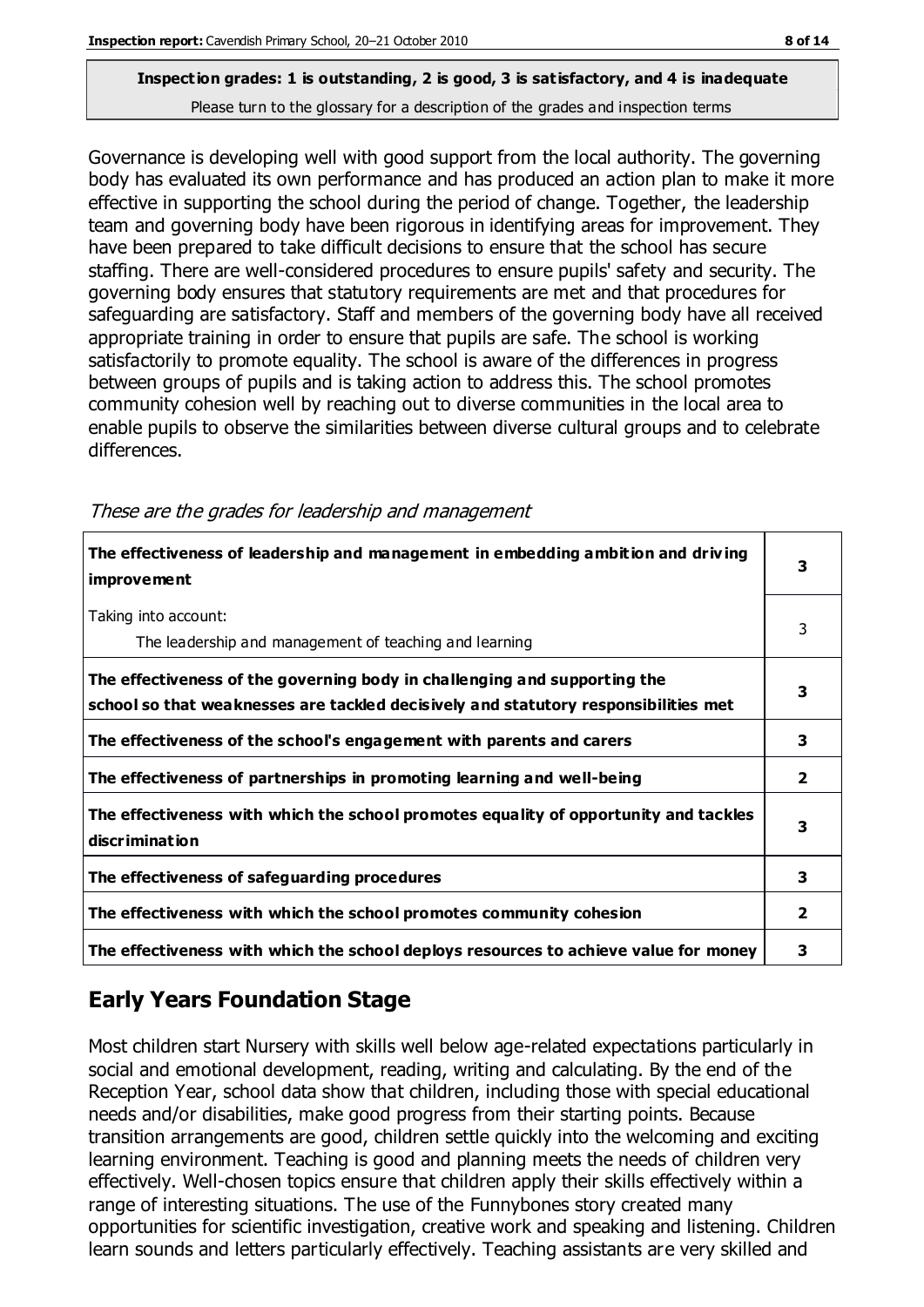ensure that pupils, including those who speak English as an additional language, have many opportunities for developing their speaking and listening. Resources are good and both the indoor and outdoor areas are well used, although the nursery outdoor area is limited in relation to equipment for physical development.

Leadership and management of the provision are good. Children are assessed regularly and additional support is provided where there is a need. Parents and carers are seen as partners in their children's learning and they are kept well informed about progress and activities. They are very positive about the provision. The staff work well as a team and plan together effectively. There is very good transition to Year 1 where children are able to continue learning through play. The children's happiness, welfare and safety are understood by all staff to be a priority.

| These are the grades for the Early Years Foundation Stage |  |  |  |
|-----------------------------------------------------------|--|--|--|
|                                                           |  |  |  |

| <b>Overall effectiveness of the Early Years Foundation Stage</b>                      |  |  |
|---------------------------------------------------------------------------------------|--|--|
| Taking into account:<br>Outcomes for children in the Early Years Foundation Stage     |  |  |
| The quality of provision in the Early Years Foundation Stage                          |  |  |
| The effectiveness of leadership and management of the Early Years Foundation<br>Stage |  |  |

# **Views of parents and carers**

The percentage of parents and carers who responded to the questionnaire was not as high as the average response rate for primary schools. Those who did respond were overwhelmingly positive about the school. Informal discussions with parents and carers were also positive. Parents and carers said that their children make good progress and teachers are said to be very effective. Relatively few parents and carers wrote any comments. A typical comment of those who did reply was, 'The staff are very committed to the children who are always encouraged and praised; they are very proud of their rewards.'

A small minority expressed concerns about the school not managing unacceptable behaviour well. Several parents and carers commented about concerns regarding congestion around doorways at the end of the school day. The team saw no evidence of congestion but agree that out-of-class behaviour can be very boisterous. Inspectors and the school both agree that this area requires improvement and this report suggests some actions for the school to take to improve behaviour.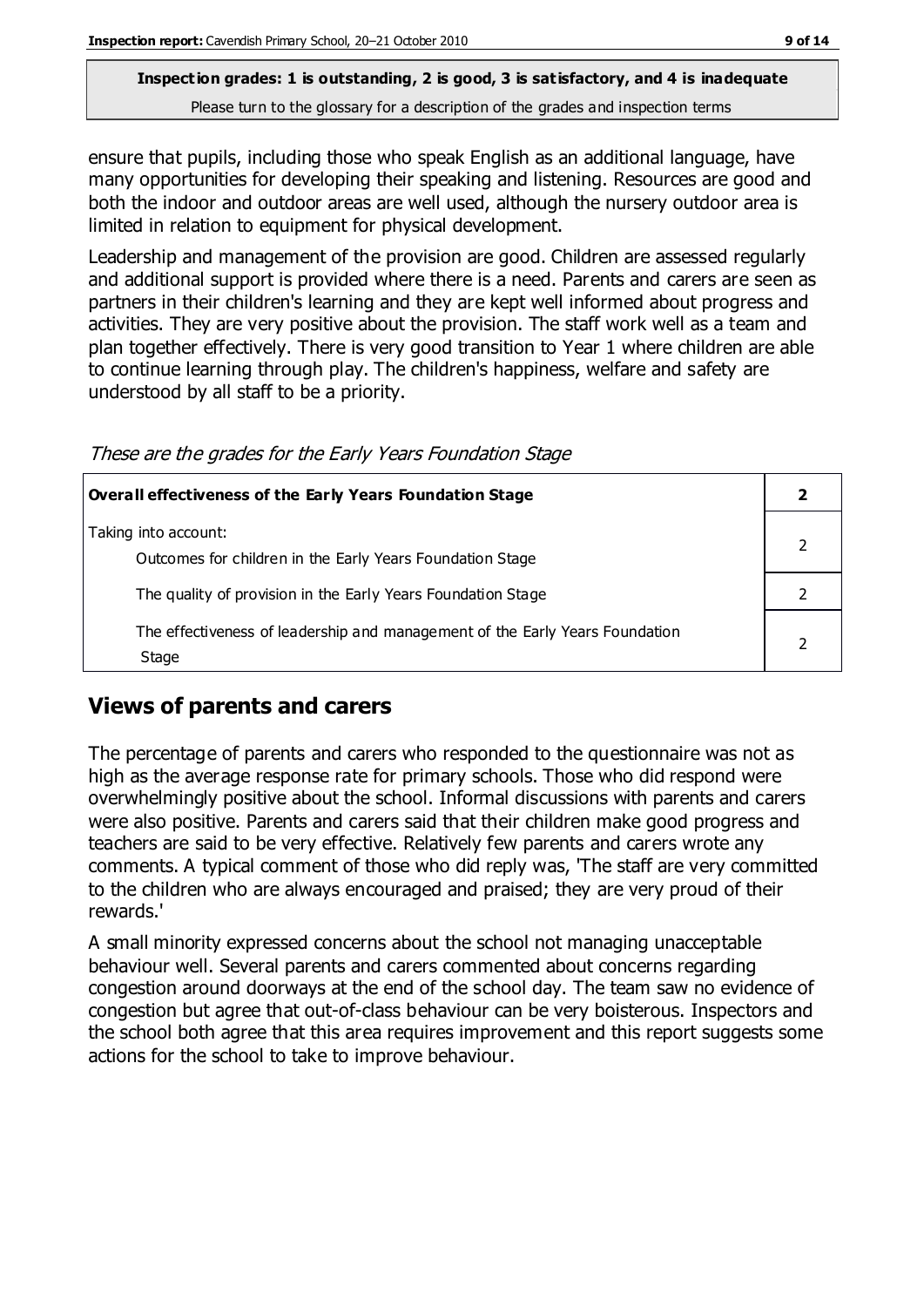#### **Responses from parents and carers to Ofsted's questionnaire**

Ofsted invited all the registered parents and carers of pupils registered at Cavendish Primary School to complete a questionnaire about their views of the school.

In the questionnaire, parents and carers were asked to record how strongly they agreed with 13 statements about the school.

The inspection team received 103 completed questionnaires by the end of the on-site inspection. In total, there are 396 pupils registered at the school.

| <b>Statements</b>                                                                                                                                                                                                                                       |              | <b>Strongly</b><br>Agree<br>agree |              |               | <b>Disagree</b> |                | <b>Strongly</b><br>disagree |                |
|---------------------------------------------------------------------------------------------------------------------------------------------------------------------------------------------------------------------------------------------------------|--------------|-----------------------------------|--------------|---------------|-----------------|----------------|-----------------------------|----------------|
|                                                                                                                                                                                                                                                         | <b>Total</b> | $\frac{1}{2}$                     | <b>Total</b> | $\frac{1}{2}$ | <b>Total</b>    | $\frac{0}{0}$  | <b>Total</b>                | $\frac{0}{0}$  |
| My child enjoys school                                                                                                                                                                                                                                  | 55           | 53                                | 40           | 39            | $\overline{4}$  | $\overline{4}$ | $\mathbf 0$                 | $\mathbf 0$    |
| The school keeps my child<br>safe                                                                                                                                                                                                                       | 44           | 43                                | 52           | 50            | $\mathbf{1}$    | $\mathbf{1}$   | $\mathbf{1}$                | $\mathbf{1}$   |
| My school informs me about<br>my child's progress                                                                                                                                                                                                       | 39           | 38                                | 57           | 55            | 3               | 3              | $\mathbf{1}$                | $\mathbf{1}$   |
| My child is making enough<br>progress at this school                                                                                                                                                                                                    | 33           | 32                                | 59           | 57            | 3               | 3              | $\overline{2}$              | $\overline{2}$ |
| The teaching is good at this<br>school                                                                                                                                                                                                                  | 38           | 37                                | 53           | 51            | $\overline{2}$  | $\overline{2}$ | $\mathbf{1}$                | $\mathbf{1}$   |
| The school helps me to<br>support my child's learning                                                                                                                                                                                                   | 38           | 37                                | 57           | 55            | $\mathbf{1}$    | 1              | $\mathbf{1}$                | $\mathbf{1}$   |
| The school helps my child to<br>have a healthy lifestyle                                                                                                                                                                                                | 43           | 42                                | 51           | 50            | 3               | 3              | $\mathbf 0$                 | $\mathbf 0$    |
| The school makes sure that<br>my child is well prepared for<br>the future (for example<br>changing year group,<br>changing school, and for<br>children who are finishing<br>school, entering further or<br>higher education, or entering<br>employment) | 35           | 34                                | 54           | 52            | 3               | 3              | $\mathbf 0$                 | $\mathbf 0$    |
| The school meets my child's<br>particular needs                                                                                                                                                                                                         | 32           | 31                                | 61           | 59            | 3               | 3              | $\mathbf 0$                 | $\mathbf 0$    |
| The school deals effectively<br>with unacceptable behaviour                                                                                                                                                                                             | 24           | 23                                | 54           | 52            | 12              | 12             | $\mathbf 0$                 | $\mathbf 0$    |
| The school takes account of<br>my suggestions and concerns                                                                                                                                                                                              | 29           | 28                                | 57           | 55            | 4               | 4              | $\mathbf 0$                 | $\mathbf{0}$   |
| The school is led and<br>managed effectively                                                                                                                                                                                                            | 31           | 30                                | 57           | 55            | 6               | 6              | $\mathbf 0$                 | $\mathbf 0$    |
| Overall, I am happy with my<br>child's experience at this<br>school                                                                                                                                                                                     | 42           | 41                                | 49           | 48            | $\overline{2}$  | $\overline{2}$ | $\mathbf 0$                 | $\pmb{0}$      |

The table above summarises the responses that parents and carers made to each statement. The percentages indicate the proportion of parents and carers giving that response out of the total number of completed questionnaires. Where one or more parents and carers chose not to answer a particular question, the percentages will not add up to 100%.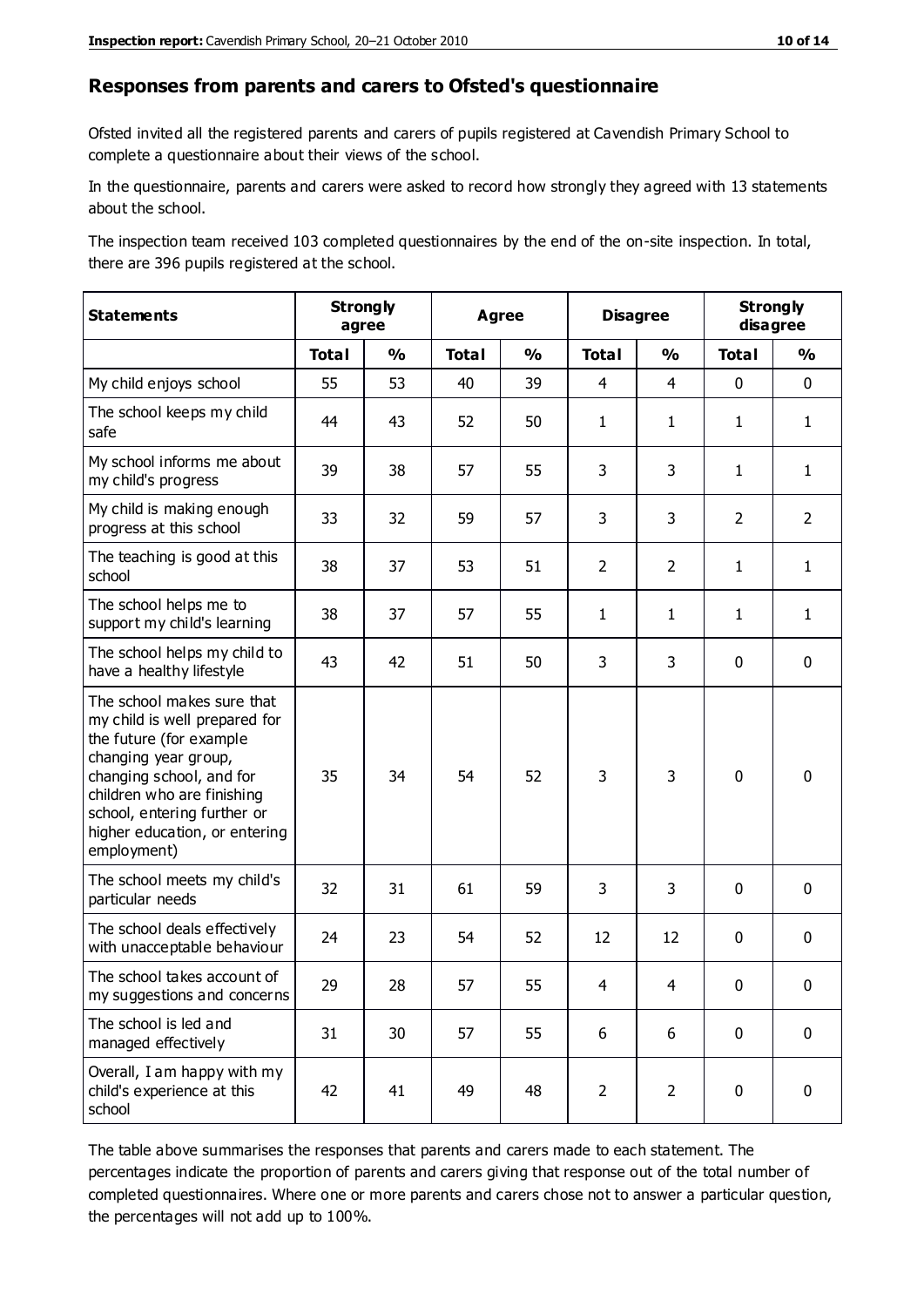# **Glossary**

| Grade   | <b>Judgement</b> | <b>Description</b>                                                                                                                                                                                                            |
|---------|------------------|-------------------------------------------------------------------------------------------------------------------------------------------------------------------------------------------------------------------------------|
| Grade 1 | Outstanding      | These features are highly effective. An outstanding school<br>provides exceptionally well for all its pupils' needs.                                                                                                          |
| Grade 2 | Good             | These are very positive features of a school. A school that<br>is good is serving its pupils well.                                                                                                                            |
| Grade 3 | Satisfactory     | These features are of reasonable quality. A satisfactory<br>school is providing adequately for its pupils.                                                                                                                    |
| Grade 4 | Inadequate       | These features are not of an acceptable standard. An<br>inadequate school needs to make significant improvement<br>in order to meet the needs of its pupils. Ofsted inspectors<br>will make further visits until it improves. |

# **What inspection judgements mean**

# **Overall effectiveness of schools**

|                       | Overall effectiveness judgement (percentage of schools) |      |                     |                   |
|-----------------------|---------------------------------------------------------|------|---------------------|-------------------|
| <b>Type of school</b> | <b>Outstanding</b>                                      | Good | <b>Satisfactory</b> | <b>Inadequate</b> |
| Nursery schools       | 58                                                      | 36   | 4                   | 2                 |
| Primary schools       | 8                                                       | 43   | 40                  | 9                 |
| Secondary schools     | 10                                                      | 35   | 42                  | 13                |
| Sixth forms           | 13                                                      | 39   | 45                  | 3                 |
| Special schools       | 33                                                      | 42   | 20                  | 4                 |
| Pupil referral units  | 18                                                      | 40   | 29                  | 12                |
| All schools           | 11                                                      | 42   | 38                  | 9                 |

New school inspection arrangements were introduced on 1 September 2009. This means that inspectors now make some additional judgements that were not made previously.

The data in the table above are for the period 1 September 2009 to 31 March 2010 and are the most recently published data available (see **[www.ofsted.gov.uk](http://www.ofsted.gov.uk/)**). Please note that the sample of schools inspected during the autumn and spring terms 2009/10 was not representative of all schools nationally, as weaker schools are inspected more frequently than good or outstanding schools.

Percentages are rounded and do not always add exactly to 100. Secondary school figures include those that have sixth forms, and sixth form figures include only the data specifically for sixth form inspection judgements.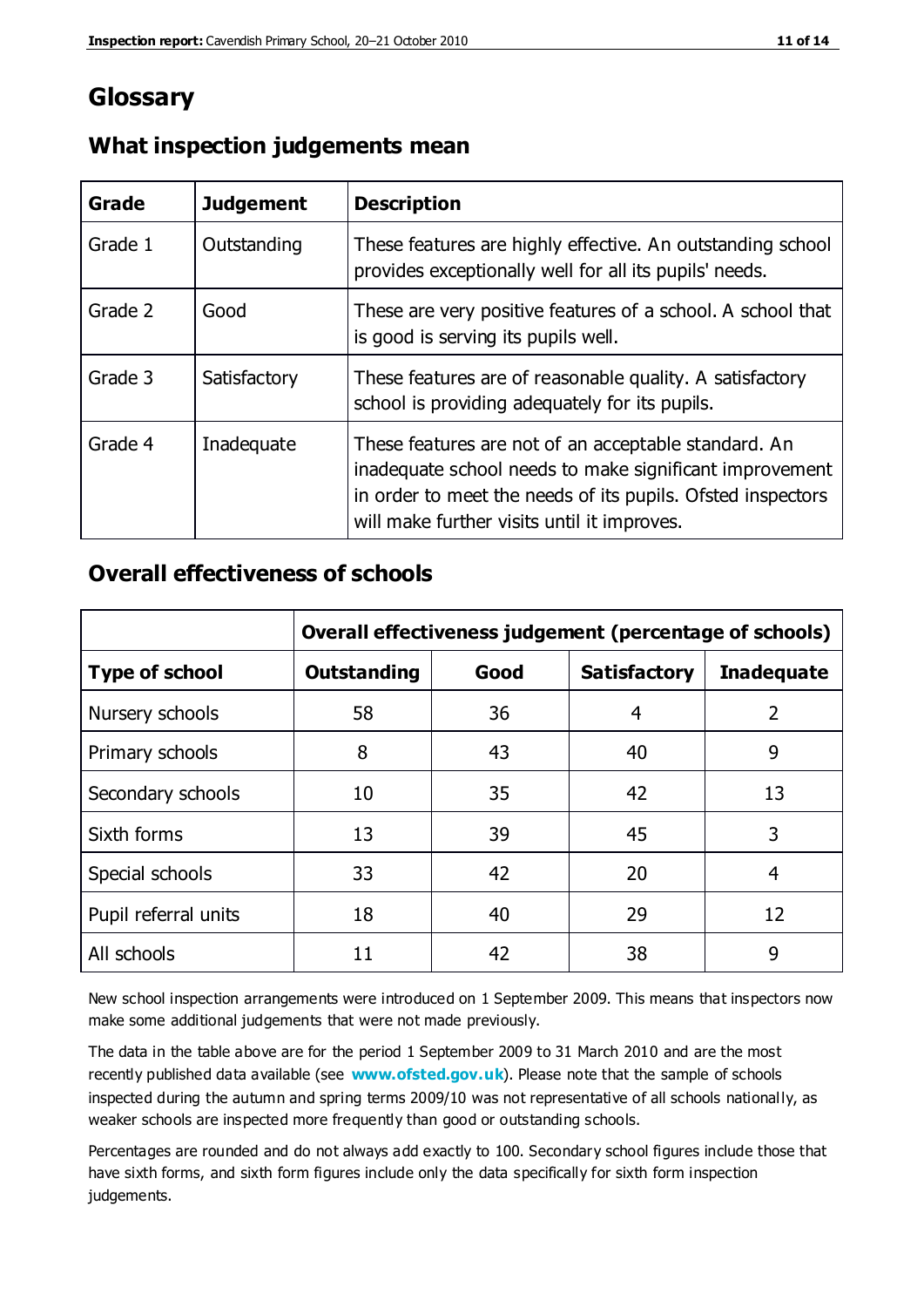# **Common terminology used by inspectors**

| Achievement:               | the progress and success of a pupil in their learning,<br>development or training.                                                                                                                                                          |  |  |
|----------------------------|---------------------------------------------------------------------------------------------------------------------------------------------------------------------------------------------------------------------------------------------|--|--|
| Attainment:                | the standard of the pupils' work shown by test and<br>examination results and in lessons.                                                                                                                                                   |  |  |
| Capacity to improve:       | the proven ability of the school to continue<br>improving. Inspectors base this judgement on what<br>the school has accomplished so far and on the quality<br>of its systems to maintain improvement.                                       |  |  |
| Leadership and management: | the contribution of all the staff with responsibilities,<br>not just the headteacher, to identifying priorities,<br>directing and motivating staff and running the school.                                                                  |  |  |
| Learning:                  | how well pupils acquire knowledge, develop their<br>understanding, learn and practise skills and are<br>developing their competence as learners.                                                                                            |  |  |
| Overall effectiveness:     | inspectors form a judgement on a school's overall<br>effectiveness based on the findings from their<br>inspection of the school. The following judgements,<br>in particular, influence what the overall effectiveness<br>judgement will be. |  |  |
|                            | The school's capacity for sustained<br>improvement.                                                                                                                                                                                         |  |  |
|                            | Outcomes for individuals and groups of pupils.                                                                                                                                                                                              |  |  |
|                            | The quality of teaching.                                                                                                                                                                                                                    |  |  |
|                            | The extent to which the curriculum meets<br>pupils' needs, including, where relevant,<br>through partnerships.                                                                                                                              |  |  |
|                            | The effectiveness of care, guidance and<br>support.                                                                                                                                                                                         |  |  |
| Progress:                  | the rate at which pupils are learning in lessons and<br>over longer periods of time. It is often measured by<br>comparing the pupils' attainment at the end of a key                                                                        |  |  |

stage with their attainment when they started.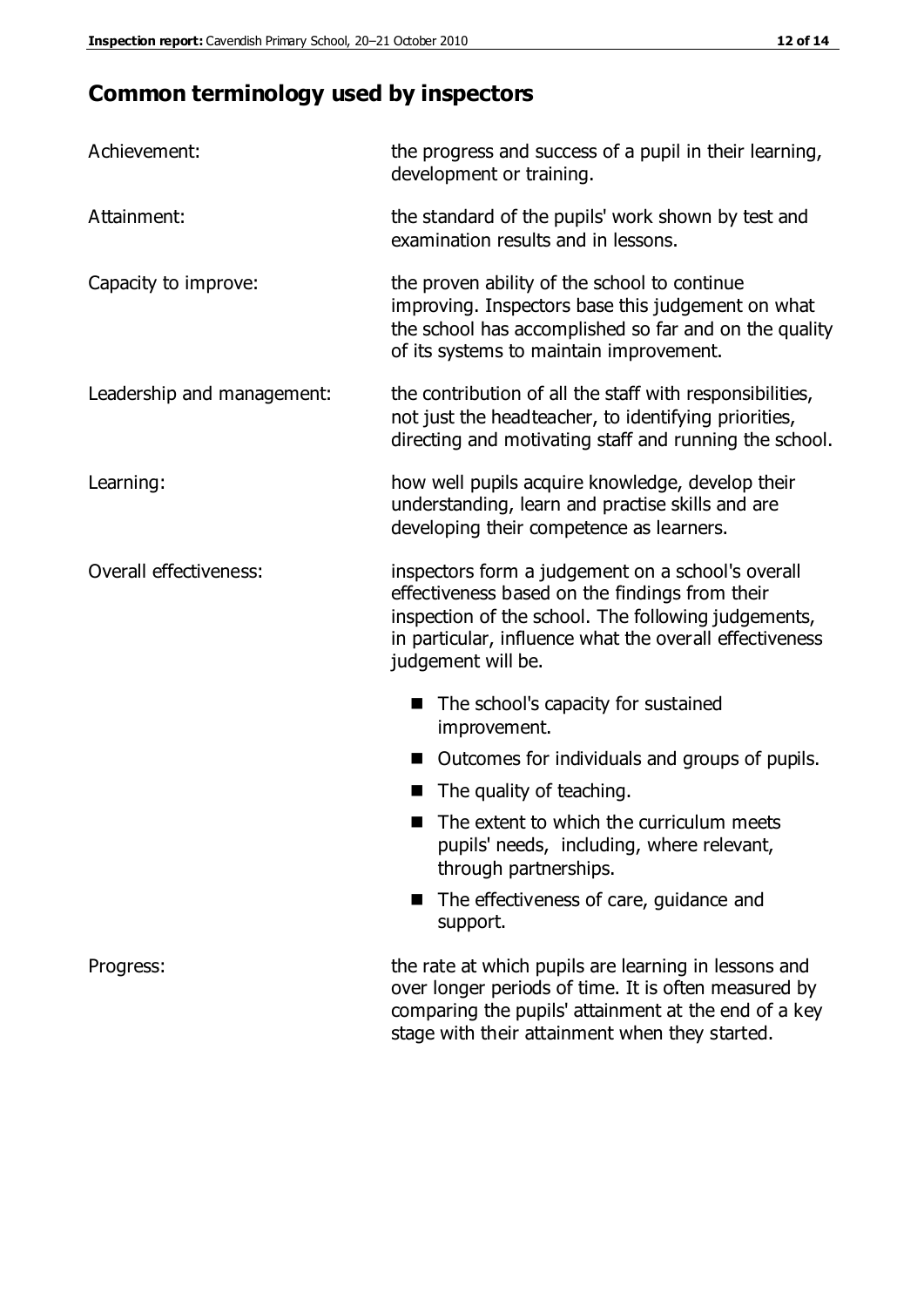# **This letter is provided for the school, parents and carers to share with their children. It describes Ofsted's main findings from the inspection of their school.**

#### 22 October 2010

#### Dear Pupils

#### **Inspection of Cavendish Primary School, Bradford, BD2 2DU**

I would like to thank you for making my colleague and me so welcome when we came to inspect your school. A special thank you goes to the pupils who gave up some of their time to talk to us about their work and activities. You attend a satisfactory school where the headteacher and all the staff ensure that you are cared for. We were very impressed by your work on finding out about different communities and enjoyed the art work in the hall that you have produced with pupils from other schools and with a local artist during the art theme week.

Children in the Nursery and Reception classes make good progress and have a really good start in school. By the end of Year 6, most pupils have made satisfactory progress. However, we have asked your teachers to help you think about ways in which you could improve the presentation of your work and help you reach higher standards, particularly in writing. You know how to stay safe and healthy and enjoy your healthy tuck shop. Most of you enjoy school and you tell us that you particularly enjoy school visits that allow you to explore other people's cultures and beliefs. We think that your behaviour is satisfactory overall but that there are times when your behaviour is not as good as it should be.

One of the reasons for our visit was to see how your school can improve. To help with this we have asked your school leaders to:

■ help all pupils in Key Stage 2 to make the best progress that they can so they

reach higher standards

■ make sure that teachers always teach good lessons and that they help you

always to learn as well as you can

■ help you to behave well at all times, particularly outside lessons and even

when there are no adults around

 $\blacksquare$  help the small number of you who are often late for school to be more punctual.

You can help to improve your school by making sure that you all behave well around school and by always trying to produce the best work you can.

Yours sincerely

Mrs Carmen Markham Lead inspector